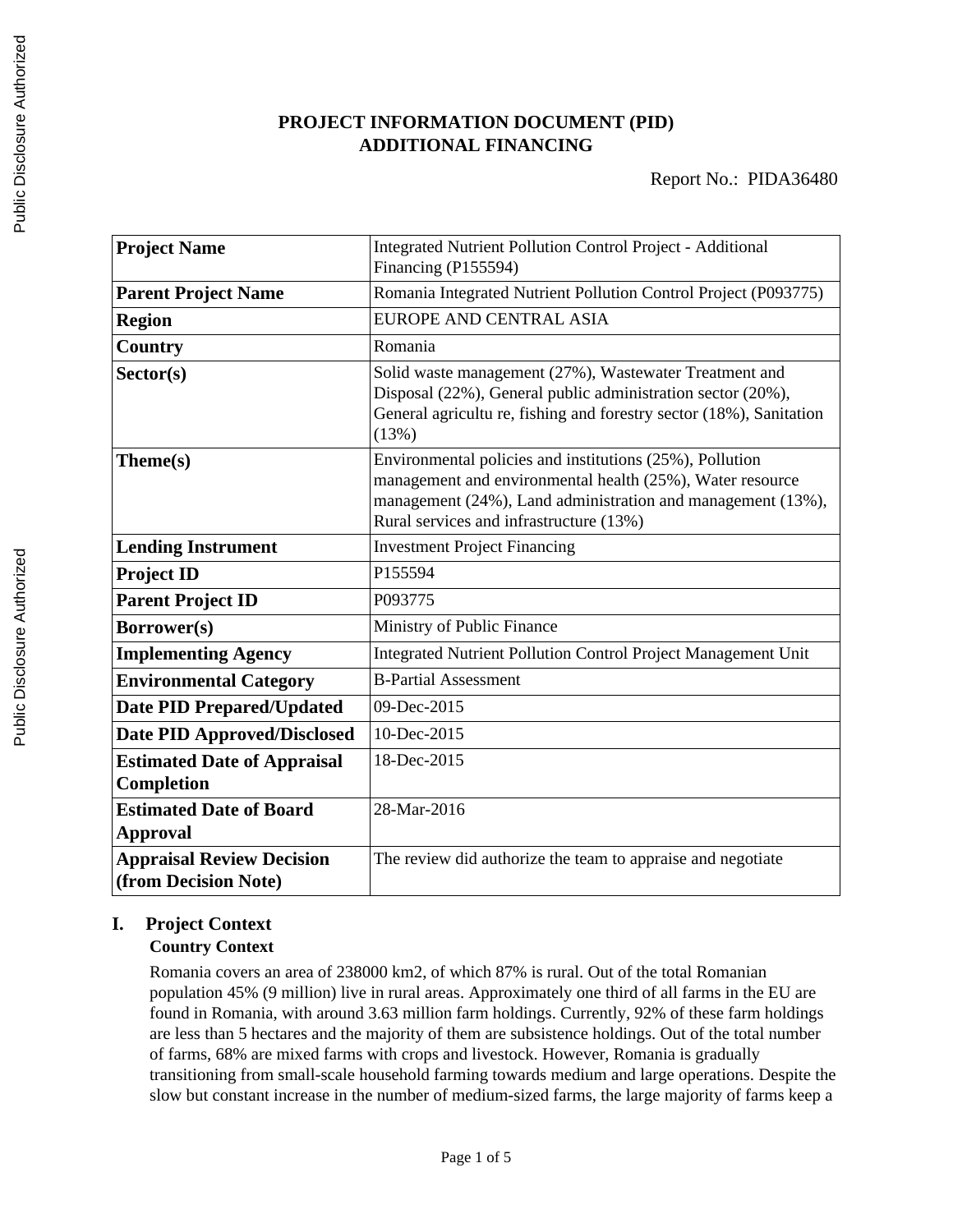few animals (most commonly animals cows, pigs, sheep, goats, chicken) sheltered in the immediate vicinity of family dwellings, without adequate storage facilities for animal waste collection. This type of inappropriate agricultural practice significantly contributes to non-point source pollution of groundwater with nitrates and bacteria, posing threats to the health status of the householders that use it as drinking water.

## **Sectoral and institutional Context**

Since almost the entire Romanian territory lies in the Danube River Basin, in 2013, at the recommendation of the European Commission, Romania accepted the entire national territory to comply with the provisions of the Water Framework and Nitrates Directives on the protection of waters against pollution with nitrates from agricultural sources. As a result, the preparation and implementation by the local authorities of the "Local action plans for water protection against pollution caused by nitrates from agricultural sources" has become mandatory throughout country.

The current project (INPCP) covers approximately 86 communes with direct investments in only the areas declared as nitrate vulnerable zones (NVZ) by Government in 2008. However, compliance for the entire country poses an implementation challenge to the authorities, specifically the Ministry of Environment, Waters, and Forests and the Ministry of Agriculture and Rural Development. To help rural areas comply with the EU Nitrate Directive requirements, Romania needs further investments as well as the strengthening of related policies, regulations, administrative structures, services and competencies at the national, regional and local levels in the country. Large numbers of farmers have been penalized (in 2014 around 50% of those checked) for non-compliance with eco-conditionality norms applied for EU direct payment beneficiaries in agriculture. Starting in 2015, the farmers applying for direct payments from European funds and the national budget, as well as those seeking European funds through payment schemes from 2014-2020 National Rural Development Program (PNDR) will have to comply with 20 norms related to cross-compliance (eco-conditionality). There is critical need to provide farming communities with necessary knowledge and tools to comply with the EU Water Framework and Nitrates Directives, and to improve the capacity of inspectors of the Agency for Payments and Intervention in Agriculture (APIA) who check for compliance.

Romanian authorities have valued the critical support provided by the Integrated Nutrient Pollution Control Project (INPCP) in helping Romania towards meeting its obligations related to the implementation of EU Water Framework Directive and particularly EU Nitrates Directive. INPCP has significantly contributed to institutional strengthening, coordination and capacity building within the Ministry of Environment, Waters and Forests and concerned agencies, local governments and communes, and there is much improved public awareness and information about the hazards of consuming nutrient-polluted waters, other benefits of managing animal waste (such as elimination of odors and production of saleable compost) and the need for complying with this important EU legislation in the water field. However, it is also widely recognized that Romania needs continued assistance to fully meet the requirements. The National Rural Development Program (PNDR) and other Government funds are available to support some of the activities which would directly or indirectly contribute to the overall reduction of nitrates pollution. However, the established eligibility criteria under the 2014-2020 PNDR excludes to a certain extent small-scale subsistence farmers, households and commune infrastructure addressing livestock waste management and Code of Good Agricultural practices. The INPCP remains the main support vehicle for the implementation of the EU Nitrate Directive for small households and farms. GOR has therefore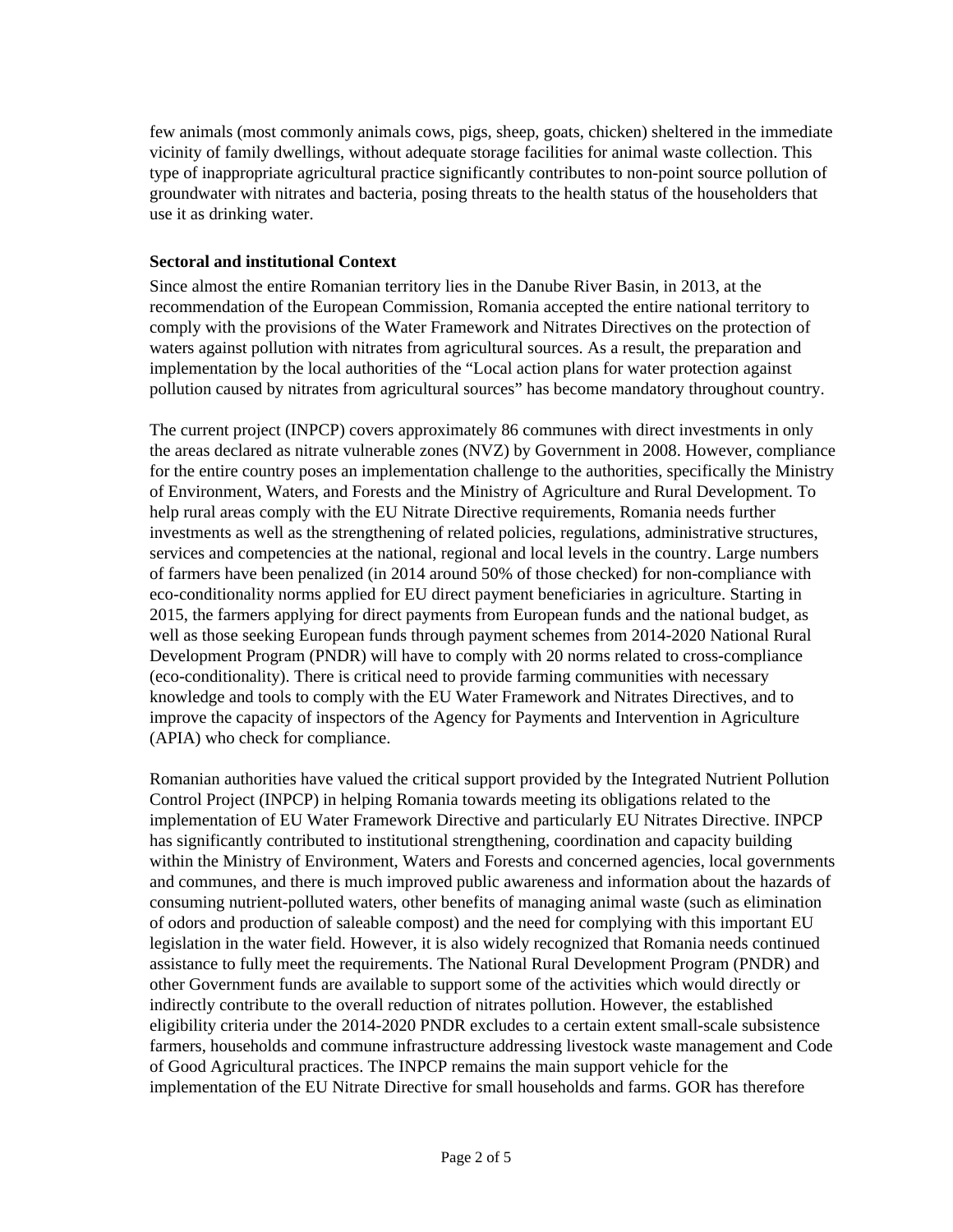requested continued World Bank assistance in meeting this challenge through an Additional Financing to scale up the ongoing activities of INPCP (with some changes) covering all the agroclimatic regions in the country.

# **II. Proposed Development Objectives**

# **A. Current Project Development Objectives – Parent**

To support the Government of Romania to meet the EU Nitrates Directive requirements by (a) reducing nutrient discharges to water bodies, (b) promoting behavioral change at the commune level, and (c) strengthening institutional and regulatory capacity.

## **B. Proposed Project Development Objectives – Additional Financing (AF)**

The overall development objective of the project is to support the Government of Romania towards meeting EU Nitrate Directive requirements at national scale.

# **III. Project Description**

## **Component Name**

Component 1: Local Commune Investment Fund (Total cost: US\$88.17 million).

## **Comments (optional)**

Component 1 is proposed to be renamed to reflect the shift from NVZs to the countrywide scope. This component will provide support for effective investments and management practices to reduce nutrient pollution from agricultural, livestock and human sources. Thiscomponent builds upon the experiences and lessons learnt from the on-going INPCP and include support for a menu of investments focusing on manure collection and composting facilities, manure management, biogas production from animal waste and adoption of code of good agricultural practices in about 100 communes highly vulnerable to nitrate pollution in all 11 river basins in Romania.

#### **Component Name**

Component 2. Institutional Strengthening and Capacity Building (Total cost: US\$13.10 million).

#### **Comments (optional)**

This component will support activities that aim to strengthen institutional capacity and coordination within relevant national and local governments, institutions, agencies and stakeholders for regulating, implementing, monitoring and reporting the EU Nitrate Directive requirements. The project will contribute to building capacity by providing equipment, other required facilities and specialized training for MEWF, ANAR, MARD, Agriculture Payments and Intervention Agencies, National Environment Protection Agencies, Environmental Guard and Public Health Directorates, and selected Research Stations and County Offices for Soils and Agro-Chemistry.

#### **Component Name**

Component 3: Public Awareness, Training and Technical Assistance (Total cost: US\$6.95 million).

# **Comments (optional)**

This component was renamed to better reflect the actual substance of the activities. None of the activities proposed are new or different in their nature from those currently being implemented under INPCP. In addition to information provision under the public awareness campaign, the project will provide some channels for direct citizen engagement (e.g., Project Management Unit contact information, Facebook, twitter). The opportunities for providing feedback, the analysis of such feedback and the report back to communities on its results, will be strengthened under the Additional Financing. The public awareness campaign and associated activities will reflect the needs and interests of different groups, such as Roma communities and gender groups.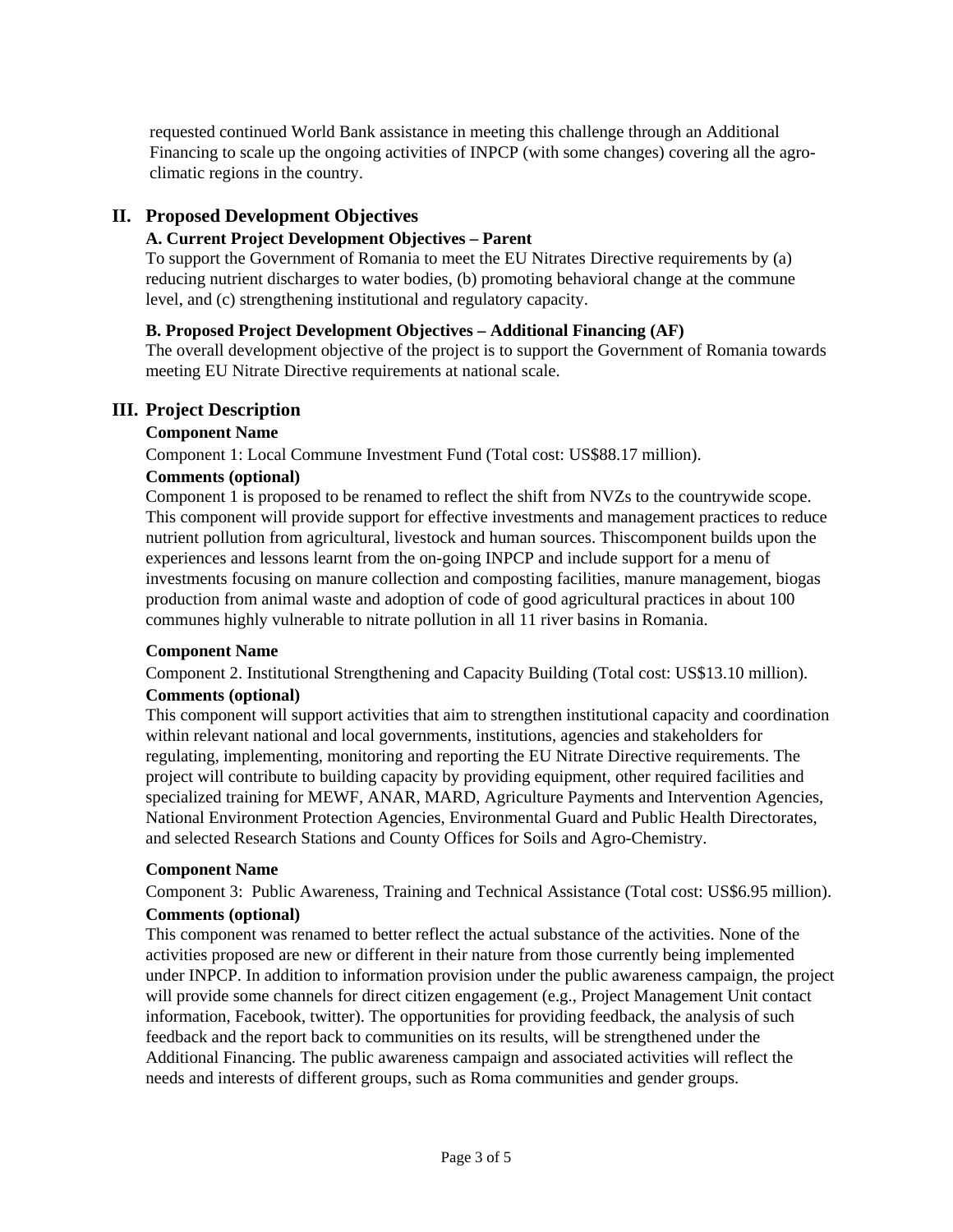# **Component Name**

Component 4: Project Management (Total cost: US\$9.91 million)

# **Comments (optional)**

The Additional Financing will be implemented by the existing PMU located within the MEWF, enhanced with specialists in evaluation and selection of sub-projects proposals. While the beneficiaries will have a more active role in the sub-projects proposals and implementations, the Project Management Unit (PMU) will have an extended role in providing information regarding the project and monitoring all project's activities, as well as ensuring the coordination of all interventions aimed at implementing the Nitrates Directive. This will involve a revision of the PMU procedures for clarifying the coordination mechanism between PMU, the beneficiaries and other institutions involved in the implementation of the Nitrates Directive.

| $\blacksquare$                                        |  |                             |
|-------------------------------------------------------|--|-----------------------------|
| 53.95                                                 |  |                             |
| 0.00                                                  |  |                             |
| <b>For Loans/Credits/Others</b>                       |  | Amount                      |
| <b>Borrower</b>                                       |  |                             |
| International Bank for Reconstruction and Development |  | 51.70                       |
| Total                                                 |  |                             |
|                                                       |  | Total Bank Financing: 51.70 |

# **IV. Financing** *(in USD Million)*

# **V. Implementation**

The AF will largely follow the implementation model established for INPCP. However, the communes will play much more prominent role in implementation. The financial support provided will be demand-driven, supported on competitive grounds, based on the beneficiary communities' requests and eligibility. The communes will propose sub-projects, selected from a menu of investments based on agreed eligibility criteria and having the main objective to reduce water pollution with nutrients. The selection and approval of sub-projects will be done on a competitive basis, for eligible activities and applicants. A detailed Applicants' Guidelines for the Competitive Investment Program will be also developed to provide guiding principles and rules for its implementation at the local, regional and national levels, describing in detail the eligibility criteria, selection and award procedure. The selection will be done in two stages. In the first stage, the applicants will submit a Concept Note that will be evaluated based on specified evaluation criteria and will be given a score. Only the applicants receiving a score over a threshold will be invited to prepare and submit a full proposal that will be evaluated in a second stage. Technical assistance and training on development of proposals will be provided to applicants for preparing full proposals. The full proposals, grouped by type of investments, will be reviewed by technical evaluators. Proposals with the score over a threshold will be ranked by type of investments and will be recommended by the PMU for consideration and approval by the Technical and Economic Committee of the MEWF.

# **VI. Safeguard Policies (including public consultation)**

| Safeguard Policies Triggered by the Project |  | No |
|---------------------------------------------|--|----|
| Environmental Assessment OP/BP 4.01         |  |    |
| Natural Habitats OP/BP 4.04                 |  |    |